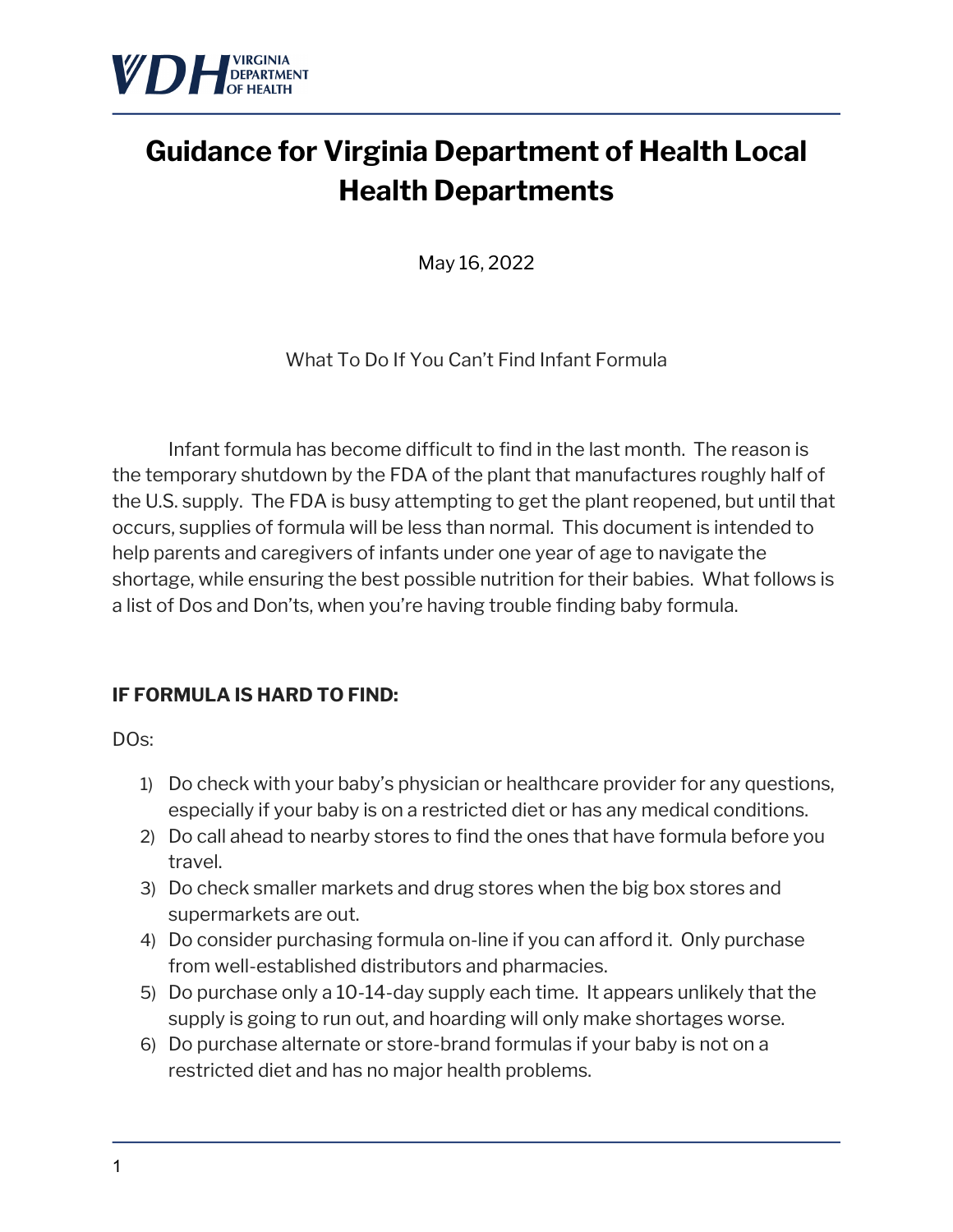

- 7) Do check with social media support groups for help finding formula vendors, check with your baby's healthcare provider before purchasing.
- 8) Do contact your local health department or WIC office for their recommendations for your community. Go to Local Health Districts and click on part of the map that contains your location, or call locally.

#### DON'Ts:

- 1) Don't purchase formula on-line from private vendors or auctions. You won't know what you're actually getting, and there is little or no control over pricing.
- 2) Don't purchase formula from foreign or overseas locations. These products will not be FDA cleared, and may contain contaminants or ingredients inappropriate for your baby.
- 3) Don't feed homemade formula from a recipe. Even if only safe ingredients are used, these formulas will not provide adequate nutrition.
- 4) Don't water down or dilute your existing formula as your baby will not get adequate nutrition.
- 5) Don't feed your baby any plant-based milks as they lack many key nutrients.

#### **SPECIAL SITUATIONS:**

- 1) If your baby is 6 to 12 months of age and has no health or dietary problems, you may feed your baby cow's milk for short periods until you can obtain proper formula. This recommendation is for urgent situations only and should not be done for a prolonged period.
- 2) If you are still pregnant but will deliver soon, please give extra consideration to breastfeeding. Most women can breastfeed, and you are likely to avoid the formula shortage altogether. For more information, see Breastfeeding or CDC Breastfeeding Frequently Asked Questions (FAQs) or Virginia Breastfeeding Coalition.

**REMEMBER:** talk to your baby's healthcare provider with any questions.